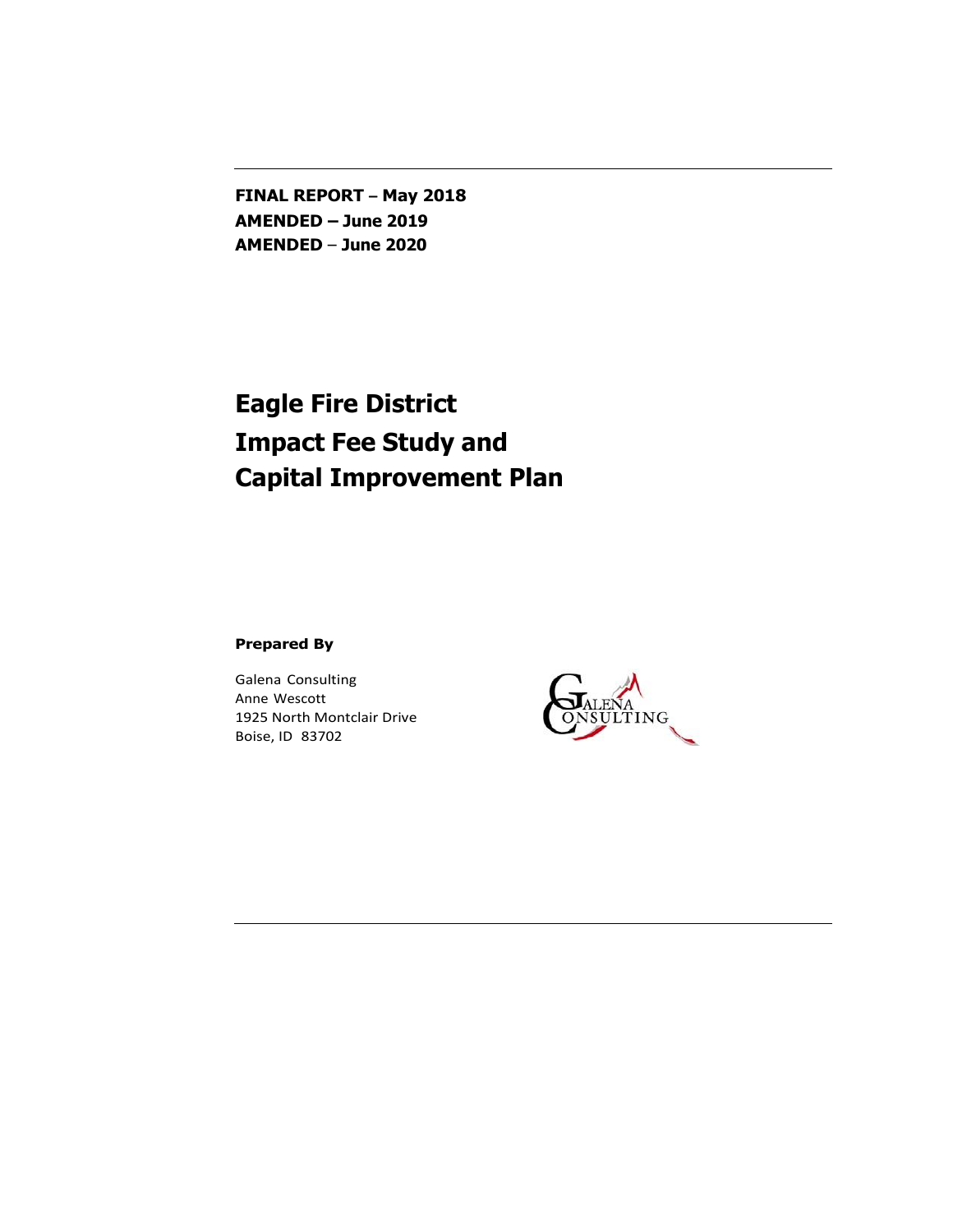# **Section I. Introduction**

This report regarding impact fees for the Eagle Fire District is organized into the following sections:

- An overview of the report's background and objectives;
- A definition of impact fees and a discussion of their appropriate use;
- An overview of land use and demographics;
- A step-by-step calculation of impact fees under the Capital Improvement Plan (CIP) approach;
- A list of implementation recommendations; and
- A brief summary of conclusions.

# **Background and Objectives**

The Eagle Fire District hired Galena Consulting to calculate impact fees.

This document presents impact fees based on the District's demographic data and infrastructure costs before credit adjustment; calculates the District's monetary participation; examines the likely cash flow produced by the recommended fee amount; and outlines specific fee implementation recommendations. Credits can be granted on a case-by-case basis; these credits are assessed when each individual building permit is pulled.

# **Definition of Impact Fees**

Impact fees are one-time assessments established by local governments to assist with the provision of Capital Improvements necessitated by new growth and development. Impact fees are governed by principles established in Title 67, Chapter 82, Idaho Code, known as the Idaho Development Impact Fee Act (Impact Fee Act). The Idaho Code defines an impact fee as "… a payment of money imposed as a condition of development approval to pay for a proportionate share of the cost of system improvements needed to serve development."<sup>1</sup>

**Purpose of impact fees.** The Impact Fee Act includes the legislative finding that "… an equitable program for planning and financing public facilities needed to serve new growth and development is necessary in order to promote and accommodate orderly growth and development and to protect the public health, safety and general welfare of the citizens of the state of Idaho. $<sup>2</sup>$ </sup>

**Idaho fee restrictions and requirements.** The Impact Fee Act places numerous restrictions onthe calculation and use of impact fees, all of which help ensure that local governments adopt impact fees that are consistent with federal law.<sup>3</sup> Some of those restrictions include: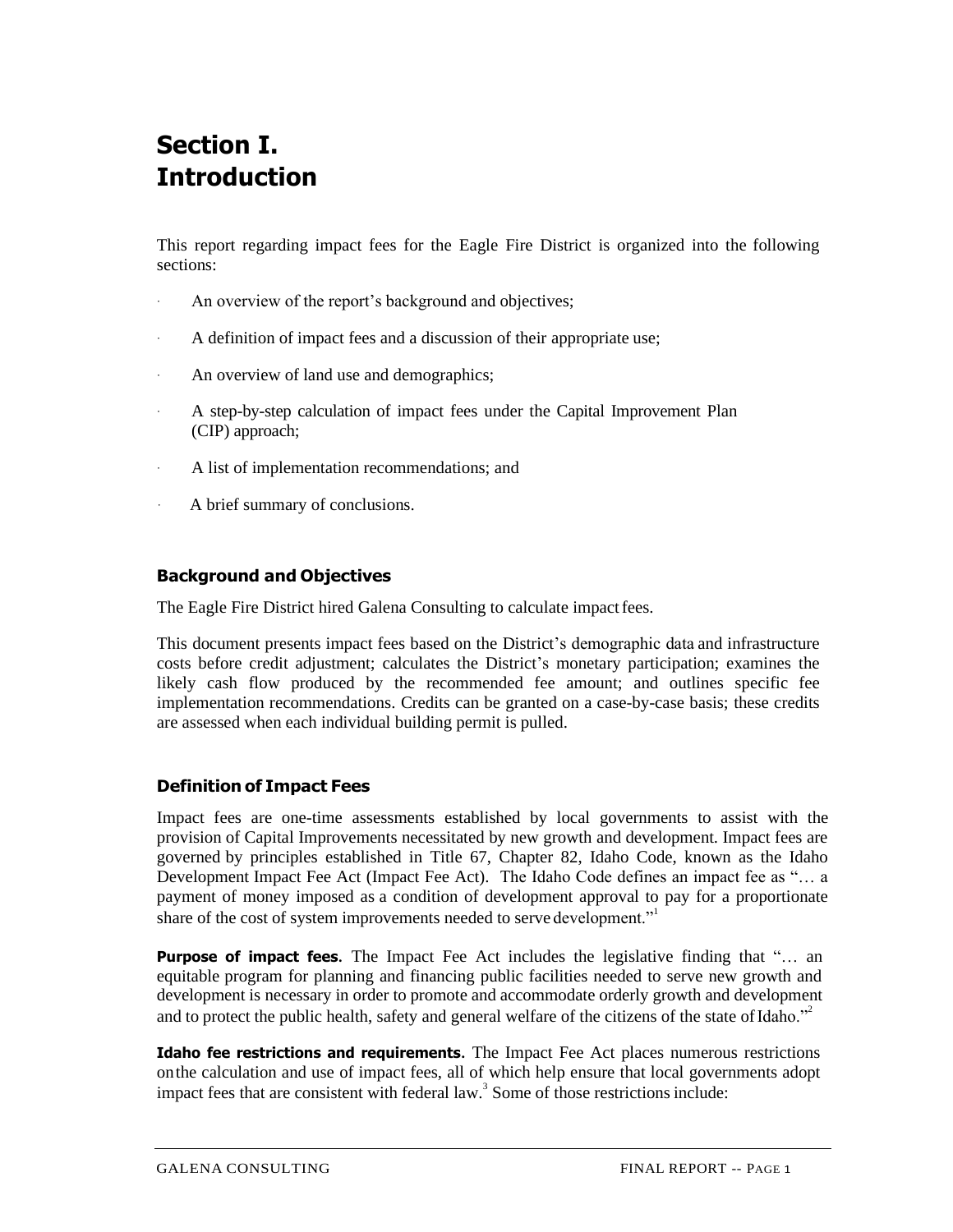- Impact fees shall not be used for any purpose other than to defray system improvement costs incurred to provide additional public facilities to serve new  $growth:$ <sup>4</sup>
- Impact fees must be expended within 8 years from the date they are collected. Fees may be held in certain circumstances beyond the 8-year time limit if the governmental entity can provide reasonable cause; 5
- Impact fees must not exceed the proportionate share of the cost of capital improvements needed to serve new growth and development;<sup>6</sup>
- Impact fees must be maintained in one or more interest-bearing accounts within the capital projects fund.<sup> $7$ </sup>

In addition, the Impact Fee Act requires the following:

- Establishment of and consultation with a development impact fee advisory committee (Advisory Committee);<sup>8</sup>
- Identification of all existing public facilities;
- Determination of a standardized measure (or service unit) of consumption of public facilities;
- Identification of the current level of service that existing public facilities provide;
- Identification of the deficiencies in the existing public facilities;
- Forecast of residential and nonresidential growth;<sup>9</sup>
- Identification of the growth-related portion of the District's Capital Improvement Plan;<sup>10</sup>
- Analysis of cash flow stemming from impact fees and other capital improvement funding sources: $11$
- Implementation of recommendations such as impact fee credits, how impact fee revenues should be accounted for, and how the impact fees should be updated over time; $^{12}$
- Preparation and adoption of a Capital Improvement Plan pursuant to state law and public hearings regarding the same; $13$  and
- Preparation and adoption of a resolution authorizing impact fees pursuant to state law and public hearings regarding the same. $14$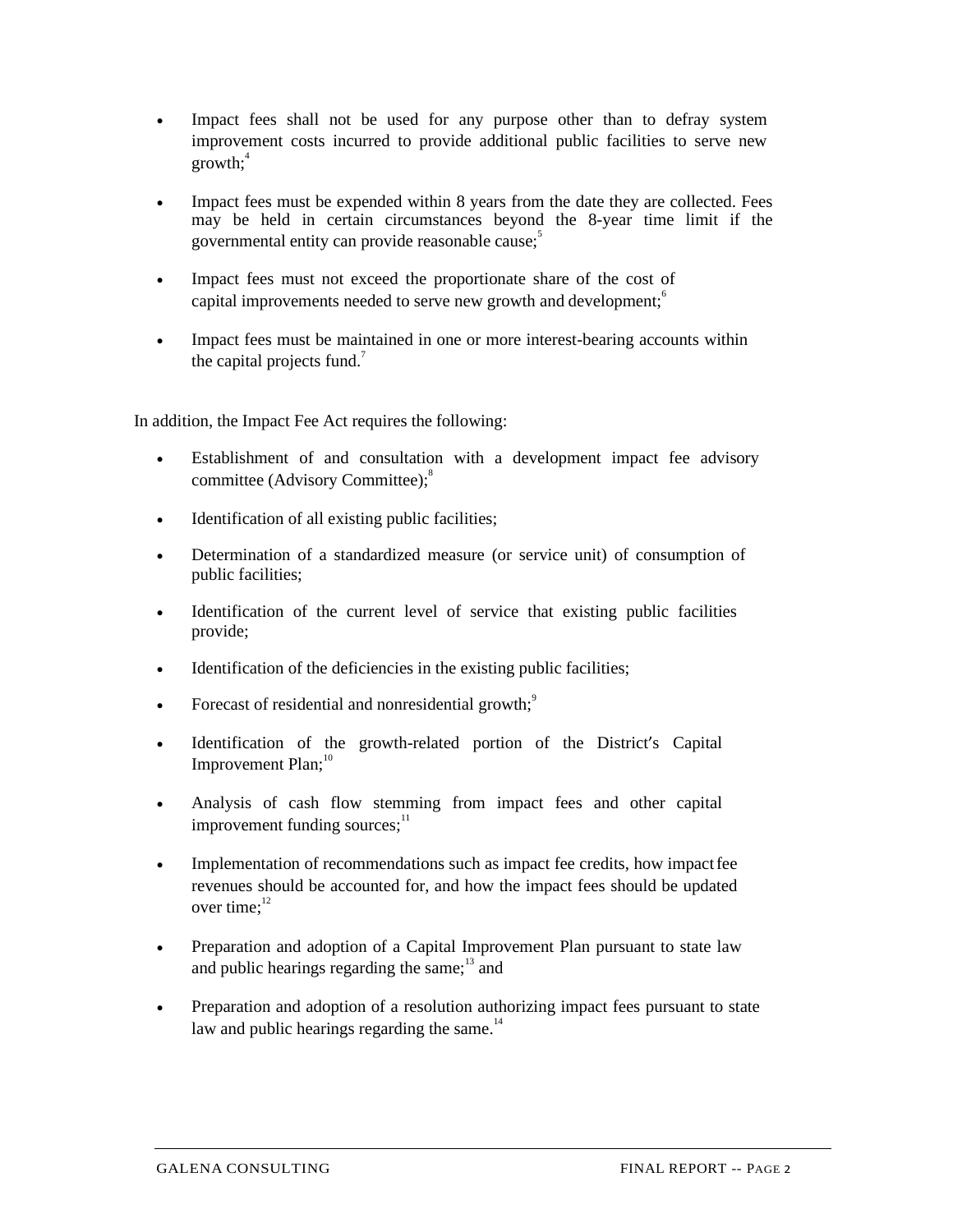**How should fees be calculated?** State law requires the District to implement the Capital Improvement Plan methodology to calculate impact fees. The District can implement fees of any amount not to exceed the fees as calculated by the CIP approach. This methodology requires the District to describe its service areas, forecast the land uses, densities and population that are expected to occur in those service areas over the 10-year CIP time horizon, and identify the capital improvements that will be needed to serve the forecasted growth at the planned levels of service, assuming the planned levels of service do not exceed the current levels of service.<sup>15</sup> Only those items identified as growth-related on the CIP are eligible to be funded by impact fees.

The governmental entity intending to adopt an impact fee must first prepare a capital improvements plan.<sup>17</sup> Once the essential capital planning has taken place, impact fees can be calculated. The ImpactFee Act places many restrictions on the way impact fees are calculated and spent, particularly via the principal that local governments cannot charge new development more than a "proportionate share" of the cost of public facilities to serve that new growth. "Proportionate share" is defined as ". . . that portion of the cost of system improvements . . . which reasonably relates to the service demands and needs of the project."<sup>19</sup> Practically, this concept requires the District to carefully project future growth and estimate capital improvement costs so that it prepares reasonable and defensible impact fee schedules.

The proportionate share concept is designed to ensure that impact fees are calculated by measuring the needs created for capital improvements by development being charged the impact fee; do not exceed the cost of such improvements; and are "earmarked" to fund growth-related capital improvements to benefit those that pay the impact fees.

There are various approaches to calculating impact fees and to crediting new development for past and future contributions made toward system improvements. The Impact Fee Act does not specify a single type of fee calculation, but it does specify that the formula be "reasonable and fair." Impact fees should take into account the following:

- Any appropriate credit, offset or contribution of money, dedication of land, or construction of system improvements;
- Payments reasonably anticipated to be made by or as a result of a new development in the form of user fees and debt service payments;
- That portion of general tax and other revenues allocated by the District to growthrelated system improvements; and
- All other available sources of funding such system improvements.<sup>20</sup>

Through data analysis and interviews with the District and Galena Consulting identified the share of each capital improvement needed to serve growth. The total projected capital improvements needed to serve growth are then allocated to residential and nonresidential development with the resulting amounts divided by the appropriate growth projections from 2017 to 2027. This is consistent with the Impact Fee Act.<sup>21</sup> Among the advantages of the CIP approach is its establishment of a spending plan to give developers and new residents more certainty about the use of the particular impact fee revenues.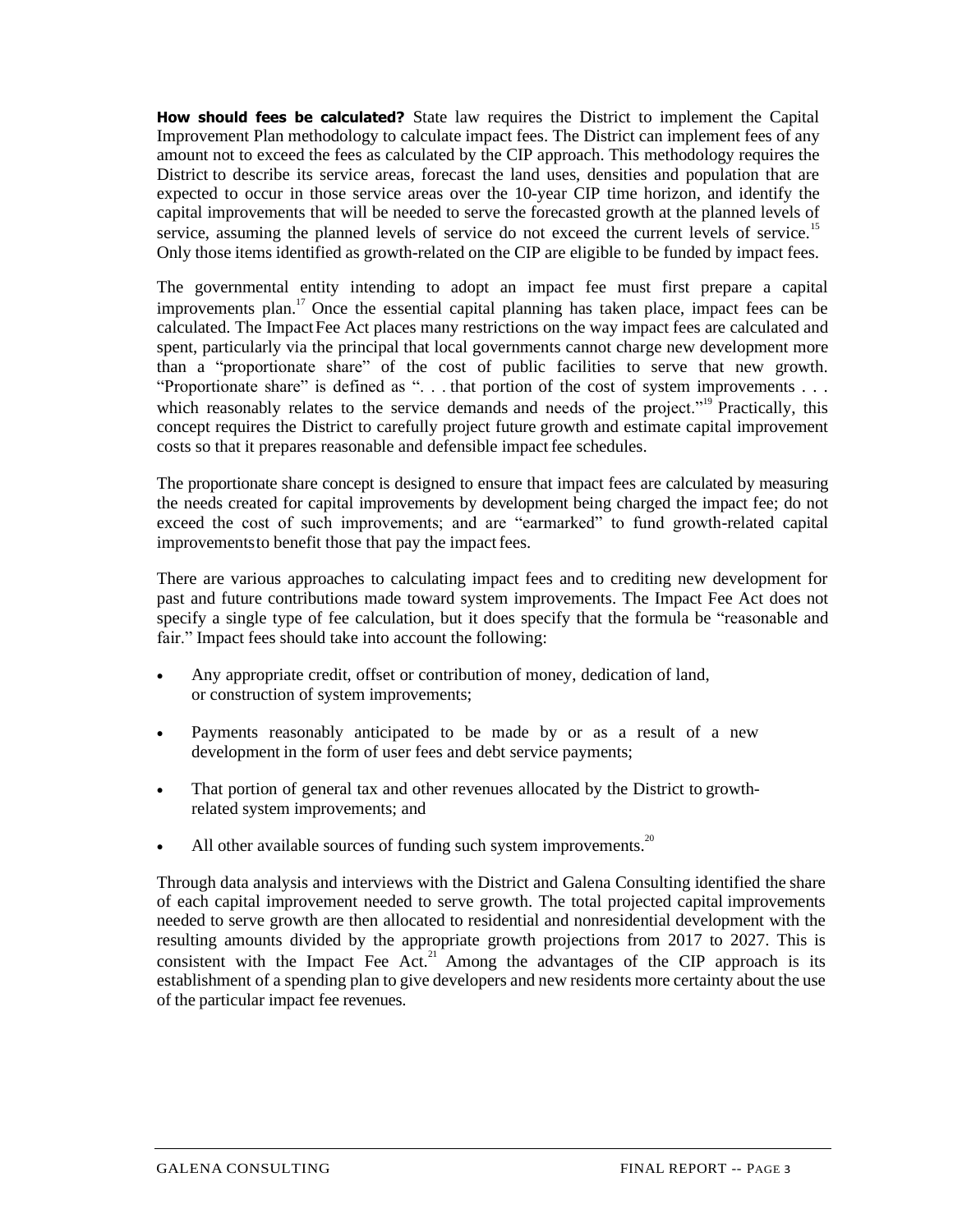**Other fee calculation considerations.** The basic CIP methodology used in the fee calculationsis presented above. However, implementing this methodology requires a number of decisions. The considerations accounted for in the fee calculations include the following:

- Allocation of costs is made using a service unit which is "a standard measure of consumption, use, generation or discharge attributable to an individual unit<sup>22</sup> of development calculated in accordance with generally accepted engineering or planning standards for a particular category of capital improvement."<sup>23</sup>The service units chosen by the study team for every fee calculation in this study are linked directly to residential dwelling units and nonresidential development square feet. $^{24}$
- A second consideration involves refinement of cost allocations to different land uses. According to Idaho Code, the CIP must include a "conversion table establishing the ratio of a service unit to various types of land uses, including residential, commercial, agricultural and industrial."<sup>25</sup> In this analysis, the study team has chosen to use the highest level of detail supportable by available data and, as a result, in this study, the fee is allocated between aggregated residential (i.e., all forms of residential housing) and nonresidential development (all nonresidential uses including retail, office, agricultural and industrial).

# **Current Assets and Capital Improvement Plans**

The CIP approach estimates future capital improvement investments required to serve growth over a fixed period of time. The Impact Fee Act calls for the CIP to ". . . project demand for system improvements required by new service units . . . over a reasonable period of time not to exceed 20 years."<sup>26</sup>The impact fee study team recommends a 10-year time period based on the District'sbest available capital planning data.

The types of costs eligible for inclusion in this calculation include any land purchases, construction of new facilities and expansion of existing facilities to serve growth over the next 10 years at planned and/or adopted service levels.<sup>27</sup> Equipment and vehicles with a useful life of 10 years or more are also impact fee eligible under the Impact Fee Act.<sup>28</sup> The total cost of improvements over the 10 years is referred to as the "CIP Value" throughout this report. The cost of this impact fee study is alsoimpact fee eligible for all impact fee categories.

The forward-looking 10-year CIP for the District includes some facilities that are only partially necessitated by growth (e.g., facility expansion). The study team met with the District to determine a defensible metric for including a portion of these facilities in the impact fee calculations. A general methodology used to determine this metric is discussed below. In some cases, a more specific metric was used to identify the growth-related portion of such improvements. In these cases, notations were made in the applicable section.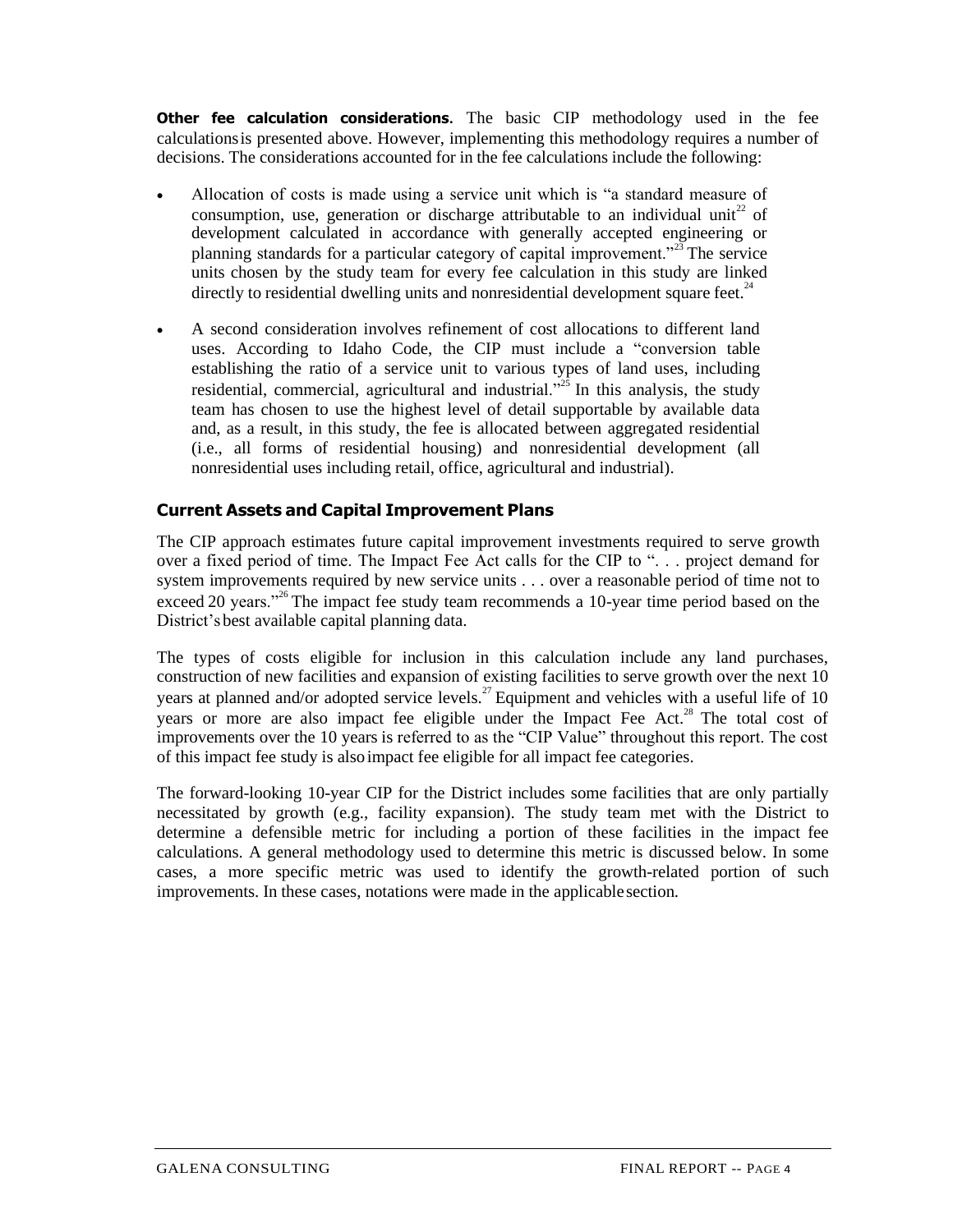# **Fee Calculation**

In accordance with the CIP approach described above, we calculated fees for each department by answering the following seven questions:

- 1. **Who is currently served by the District?** This includes the number of residents as well as residential and nonresidential land uses.
- 2. **What is the current level of service provided by the District?** Since an important purpose of impact fees is to help the District achieve its planned level of service<sup>29</sup>, it is necessary to know the levels of service it is currently providing to the community.
- 3. **What current assets allow the District to provide this level of service?** This provides a current inventory of assets used by the District, such as facilities, land and equipment. In addition, each asset's replacement value was calculated and summed to determine the total value of the District's current assets.
- 4. **What is the current investment per residential and nonresidential land use?** In other words, how much of the District's current assets' total value is needed to serve current residential households and nonresidential square feet?
- 5. **What future growth is expected in the District?** How many new residential households and nonresidential square footage will the District serve over the CIP period?
- 6. **What new infrastructure is required to serve future growth?** For example, how many stations will be needed by the Eagle Fire District within the next ten years to achieve the planned level of service of the District?<sup>30</sup>
- 7. **What impact fee is required to pay for the new infrastructure?** We calculated an apportionment of new infrastructure costs to future residential and nonresidential land- uses for the District. Then, using this distribution, the impact fees were determined.

Addressing these seven questions, in order, provides the most effective and logical way to calculate impact fees for the District**.** In addition, these seven steps satisfy and follow the regulations set forth earlier in this section.

# **"GRUM" Analysis**

In the District, not all capital costs are associated with growth. Some capital costs are for repair and replacement of facilities e.g., standard periodic investment in existing facilities such as roofing. These costs *are not* impact fee eligible. Some capital costs are for bettermentof facilities, or implementation of new services (e.g., development of an expanded training facility). These costs *are generally not entirely* impact fee eligible. Some costs are for expansion of facilities to accommodate new development at the current level of service (e.g., purchase of new fire station to accommodate expanding population). These costs *are* impact fee eligible.

Because there are different reasons why the District invests in capital projects, the study team conducted a "GRUM" analysis on all projects listed in each CIP: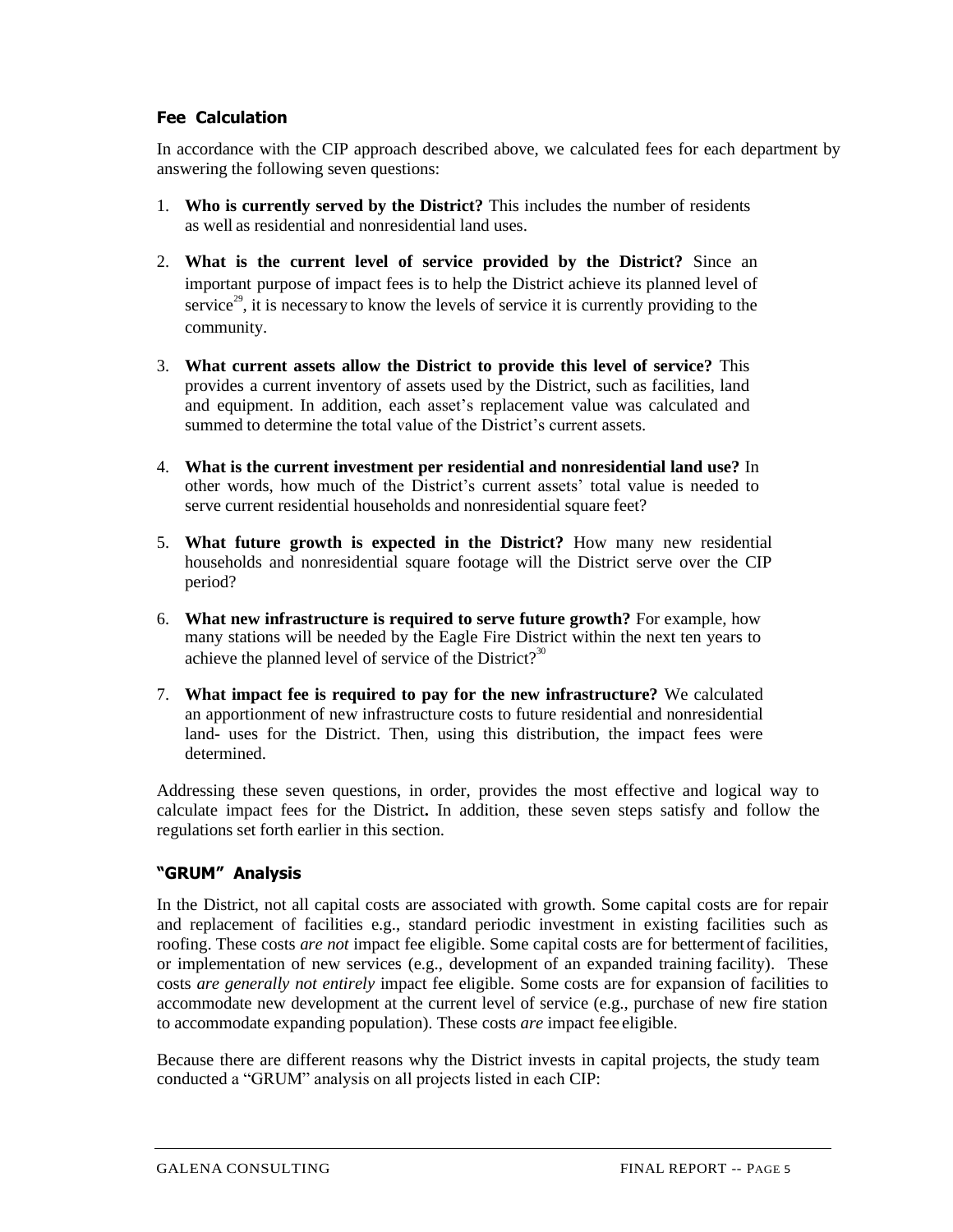- **Growth.** The "G" in GRUM stands for growth. To determine if a project is solely related to growth, we ask "Is this project designed to maintain the current level of service as growth occurs?" and "Would the District still need this capital project if it weren't growing at all?" "G" projects are only necessary to maintain the District's current level of service as growth occurs. It is thus appropriate to include 100 percent of their cost in the impact fee calculations.
- **Repair & Replacement.** The "R" in GRUM stands for repair and replacement. We ask, "Is this project related only to fixing existing infrastructure?" and "Would the District still need it if it weren't growing at all?" "R" projects have nothing to do with growth. It is thus not appropriate to include any of their cost in the impact fee calculations.
- **Upgrade.** The "U" in GRUM stands for upgrade. We ask, "Would this project improve the District's current level of service?" and "Would the District still do it even if it weren't growing at all?" "U" projects have nothing to do with growth. It is thus not appropriate to include any of their cost in the impact fee calculations.
- **Mixed.** The "M" in GRUM stands for mixed. It is reserved for capital projects that have some combination of G, R and U. "M" projects by their very definition are partially necessitated by growth, but also include an element of repair, replacement and/or upgrade. In this instance, a cost amount between 0 and 100 percent should be included in the fee calculations. Although the need for these projects is triggered by new development, they will also benefit existing residents.

Projects that are 100 percent growth-related were determined by our study to be necessitated solely by growth. Alternatively, some projects can be determined to be "mixed," with some aspects of growth and others aspects of repair and replacement. In these situations, only a portion of the total cost of each project is included in the final impact feecalculation.

It should be understood that growth is expected to pay only the portion of the cost of capital improvements that are growth-related. The District will need to plan to fund the pro rata share of these partially growth-related capital improvements with revenue sources other than impact fees within the time frame that impact fees must be spent. These values will be calculated and discussed in Section VI of this report.

Exhibits found in Section III of this report detail all capital improvements planned for purchase over the next ten years by the District.

<sup>1</sup> *See* Section 67-8203(9), Idaho Code. "System improvements" are capital improvements (i.e., improvements with a useful life of 10 years or more) that, in addition to a long life, increase the service capacity of a public facility. Public facilities include fire, emergency medical and rescue facilities. *See* Sections 67-8203(3), (24) and (28), Idaho Code.

<sup>2</sup> *See* Section 67-8202, IdahoCode.

<sup>3</sup> As explained further in this study, proportionality is the foundation of a defensible impact fee. To meet substantive due process requirements, an impact fee must provide a rational relationship (or nexus) between the impact fee assessed against new development and the actual need for additional capital improvements. An impact fee must substantially advance legitimate local government interests. This relationship must be of "rough proportionality." Adequate consideration ofthe factors outlined in Section 67-8207(2) ensure that rough proportionality is reached. *See Banbury Development Corp. v. South Jordan*, 631 P.2d 899 (1981); *Dollan v. District of Tigard*, 512 U.S. 374 (1994). 4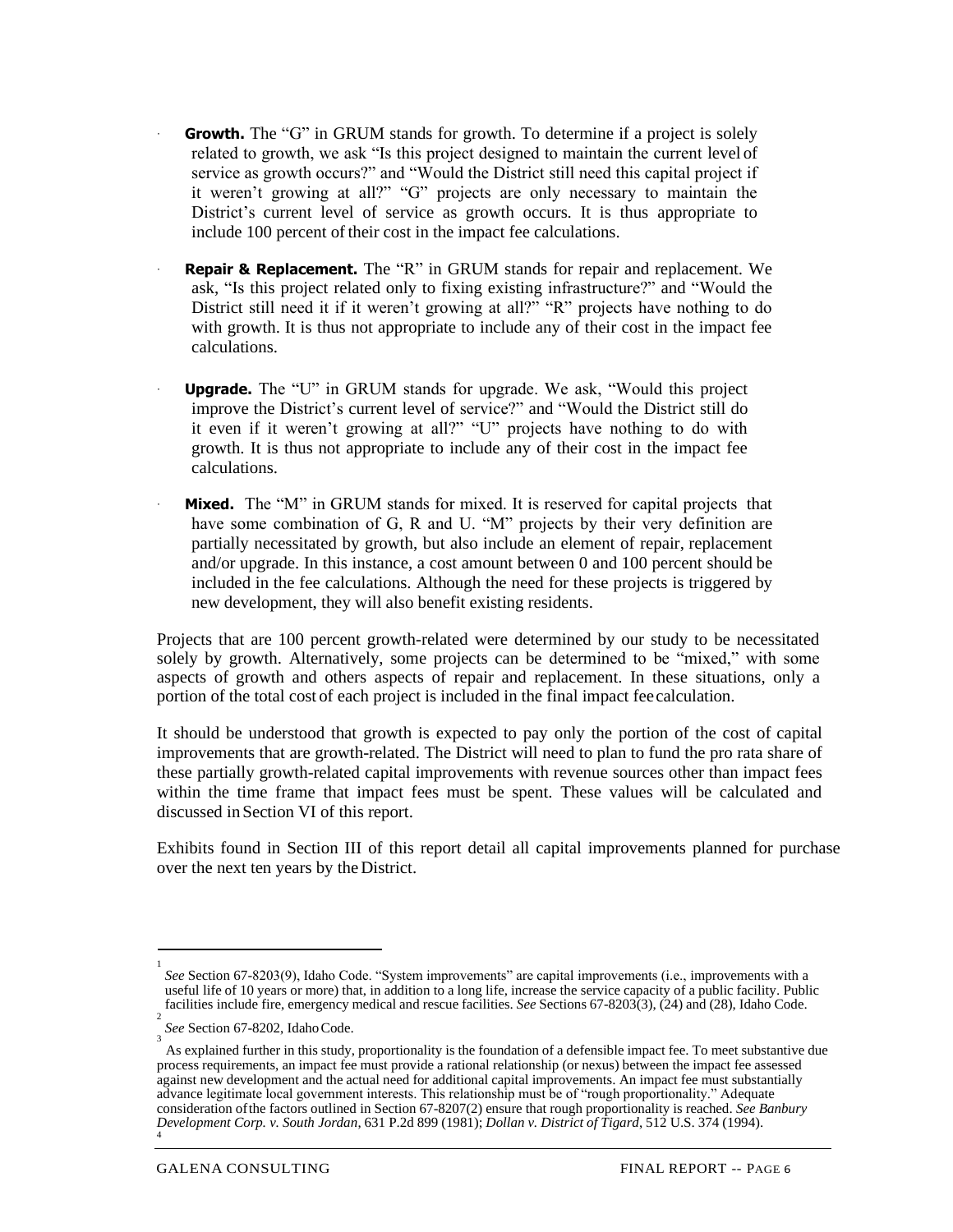13 *See* Section 67-8208, IdahoCode.

15

As a comparison and benchmark for the impact fees calculated under the Capital Improvement Plan approach, Galena Consulting also calculated the District's current level of service by quantifying the District's current investment in capital improvements, allocating a portion of these assets to residential and nonresidential development, and dividing the resulting amount by current housing units (residential fees) or current square footage (nonresidential fees). By using current assets to denote the current service standard, this methodology guards against using fees to correct existing deficiencies.

*See* Section 67-8208, IdahoCode. 19

*See* Section 67-8203(23), IdahoCode.

20 21

17

The impact fee that can be charged to each service unit (in this study, residential dwelling units and nonresidential square feet) cannot exceed the amount determined by dividing the cost of capital improvements attributable to new development (in order to provide an adopted service level) by the total number of service units attributable to new development. *See* Sections 67-8204(16), 67-8208(1(f) and 67-8208(1)(g), Idaho Code.

22 *See* Section 67-8203(27), IdahoCode.

23 *See* Section 67-8203(27), IdahoCode.

The construction of detached garages alongside residential units does not typically trigger the payment of additional impact fees unless that structure will be the site of a home-based business with significant outside employment.

25 *See* Section 67-8208(1)(e), IdahoCode.

26

24

*See* Section 67-8208(1)(h).  $27$ 

This assumes the planned levels of service do not exceed the current levels ofservice.

28 The Impact Fee Act allows a broad range of improvements to be considered as "capital" improvements, so long as the improvements have useful life of at least 10 years and also increase the service capacity of public facilities. *See* Sections 67- 8203(28) and 50-1703, IdahoCode. 29

This assumes that the planned level of service does not exceed the current level ofservice.

30

This assumes the planned level of service does not exceed the current level of service.

*See* Sections 67-8202(4) and 67-8203(29), Idaho Code.

<sup>5</sup> *See* Section 67-8210(4), IdahoCode.

<sup>6</sup> *See* Sections 67-8204(1) and 67-8207, Idaho Code.

<sup>7</sup> *See* Section 67-8210(1), IdahoCode

<sup>8</sup> *See* Section 67-8205, IdahoCode.

<sup>9</sup> *See* Section 67-8206(2), IdahoCode.

<sup>10</sup> *See* Section 67-8208, IdahoCode.

<sup>11</sup> *See* Section 67-8207, IdahoCode. 12

*See* Sections 67-8209 and 67-8210, Idaho Code.

<sup>14</sup> *See* Sections 67-8204 and 67-8206, Idaho Code.

*See* Section 67-8207, IdahoCode.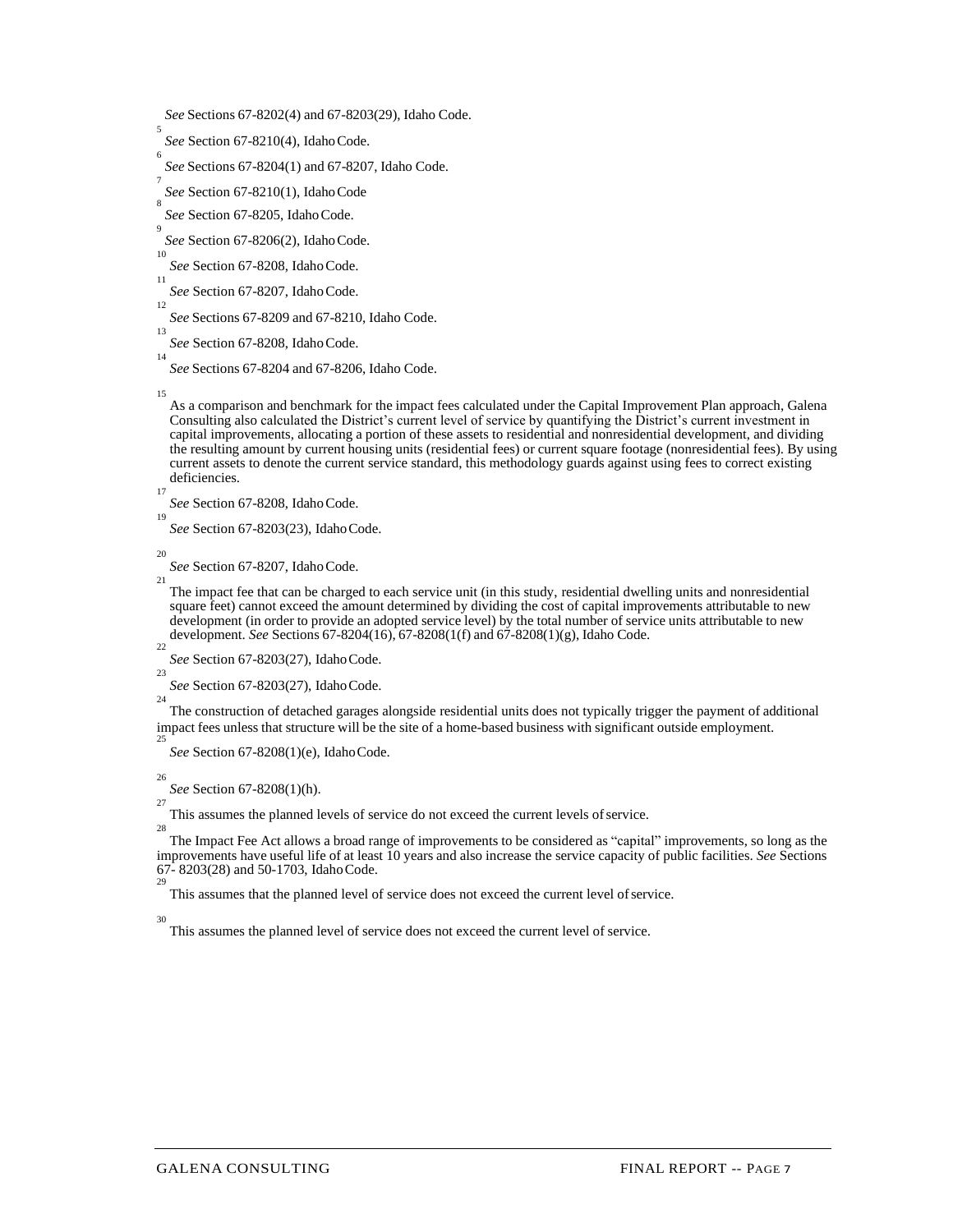# **Section II. Land Uses**

As noted in Section I, it is necessary to allocate capital improvement plan (CIP) costs to both residential and nonresidential development when calculating impact fees. The study team performed this allocation based on the number of projected new households and nonresidential square footage projected to be added from 2019 through 2029 for the District. These projections were based on the most recent growth estimates from COMPASS, data provided by the City of Eagle, regional real estate market reports, interviews with developers and recommendations from District Staff and the Impact Fee Advisory Committee.

Demographic and land-use projections are some of the most variable and potentially debatable components of an impact fee study, and in all likelihood the projections used in our study will not prove to be 100 percent correct. The purpose of the Advisory Committee's annual review is to account for these inconsistencies. As each CIP is tied to the District's land use growth, the CIPand resulting fees can be revised based on actual growth as it occurs.

The District serves the population of the City of Eagle, as well as portions of unincorporated Ada County. The following Exhibit II-1 presents the current and estimated future population for the District.

### **ExhibitII-1.**

### **Current and Future Population within the boundaries of the Eagle Fire District**

|            | 2019   | 2029   | Net Increase | Percent Increase |
|------------|--------|--------|--------------|------------------|
| Population | 37,400 | 60.455 | 23,055       | 62%              |

The District currently has approximately 37,400 persons residing within its service boundary. Current and future population estimates were derived by isolating the population within each Transportation Analysis Zone (TAZ) within the District's boundaries according to current COMPASS data. This data was compared to current population estimates from the City of Eagle, which is within the Fire District boundaries, as well as recent permit activity and the number of permits recently approved for future residential and non-residential construction. More multifamily projects are being approved within the District than before, increasing the capacity for population growth in the future.

Over the next ten years, COMPASS models indicate the District to grow by approximately 23,055 people, or at anannual growth rate of 6.2 percent. Based on this population, the following Exhibit II-2 presents the current and future number of residential units and nonresidential square feet for the District.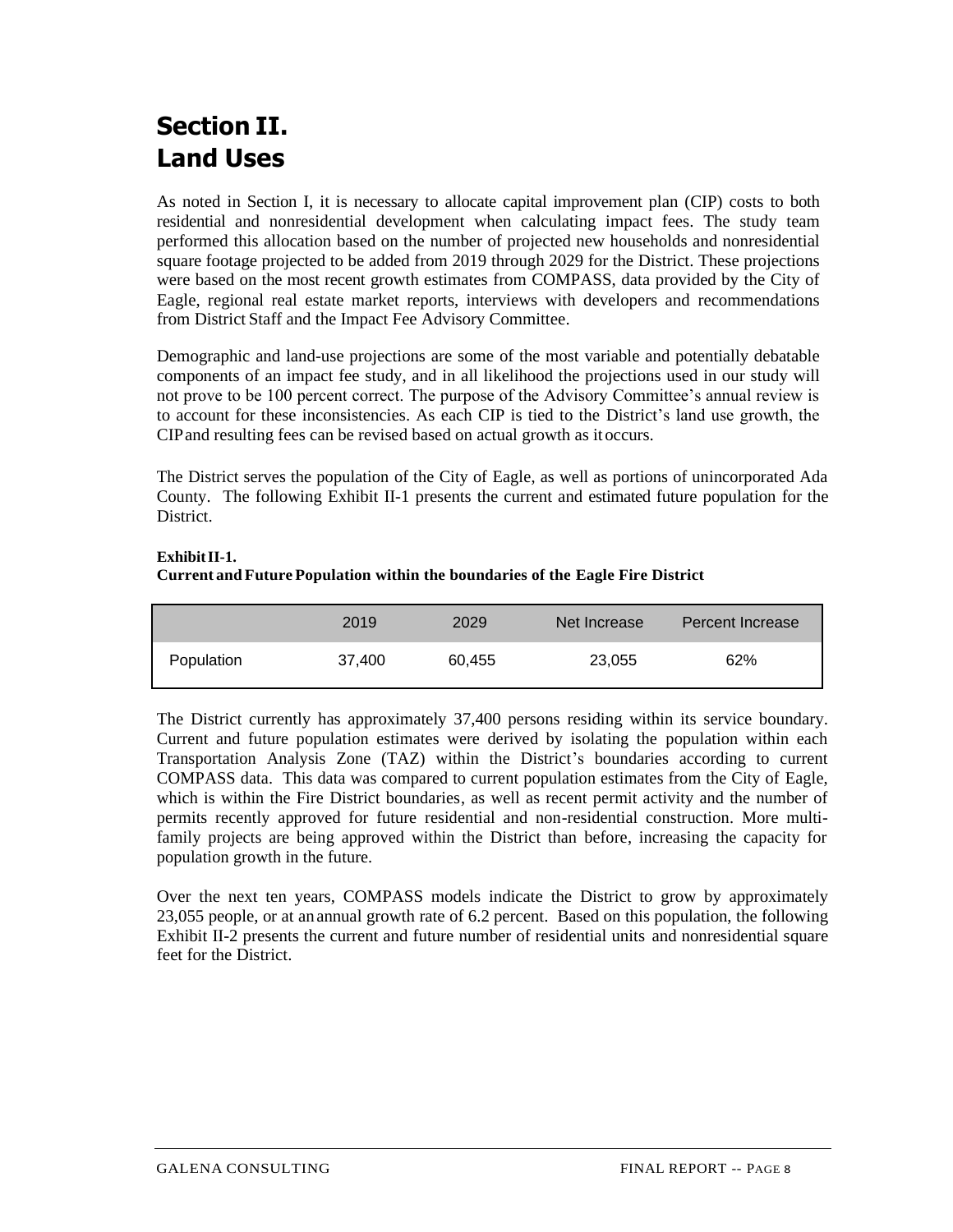## **ExhibitII-2. Current and FutureLand Uses,Eagle Fire District**

|                                                                                  | 2019                          | 2029                          | <b>Net</b><br>Growth         | Net Increase in<br><b>Square Feet</b> | Percent of<br><b>Total Growth</b> |
|----------------------------------------------------------------------------------|-------------------------------|-------------------------------|------------------------------|---------------------------------------|-----------------------------------|
| Population<br>Residential (in units)<br>Nonresidential (in square feet)<br>Total | 37,400<br>13,357<br>2,404,286 | 60,455<br>21,591<br>4,857,991 | 23,055<br>8,234<br>2,453,705 | 20,584,821<br>2,453,705<br>23,038,527 | 89%<br>11%<br>100%                |

As shown above, the Eagle Fire District is expected to grow by approximately 8,234 residential units and 2,453.705 nonresidential square feet over the next ten years. Eighty-nine percent of this growth is attributable to residential land uses, while the remaining eleven percent is attributable to nonresidential growth. These growth projections willbe used in the following sections to calculate the appropriate impact fees for the District.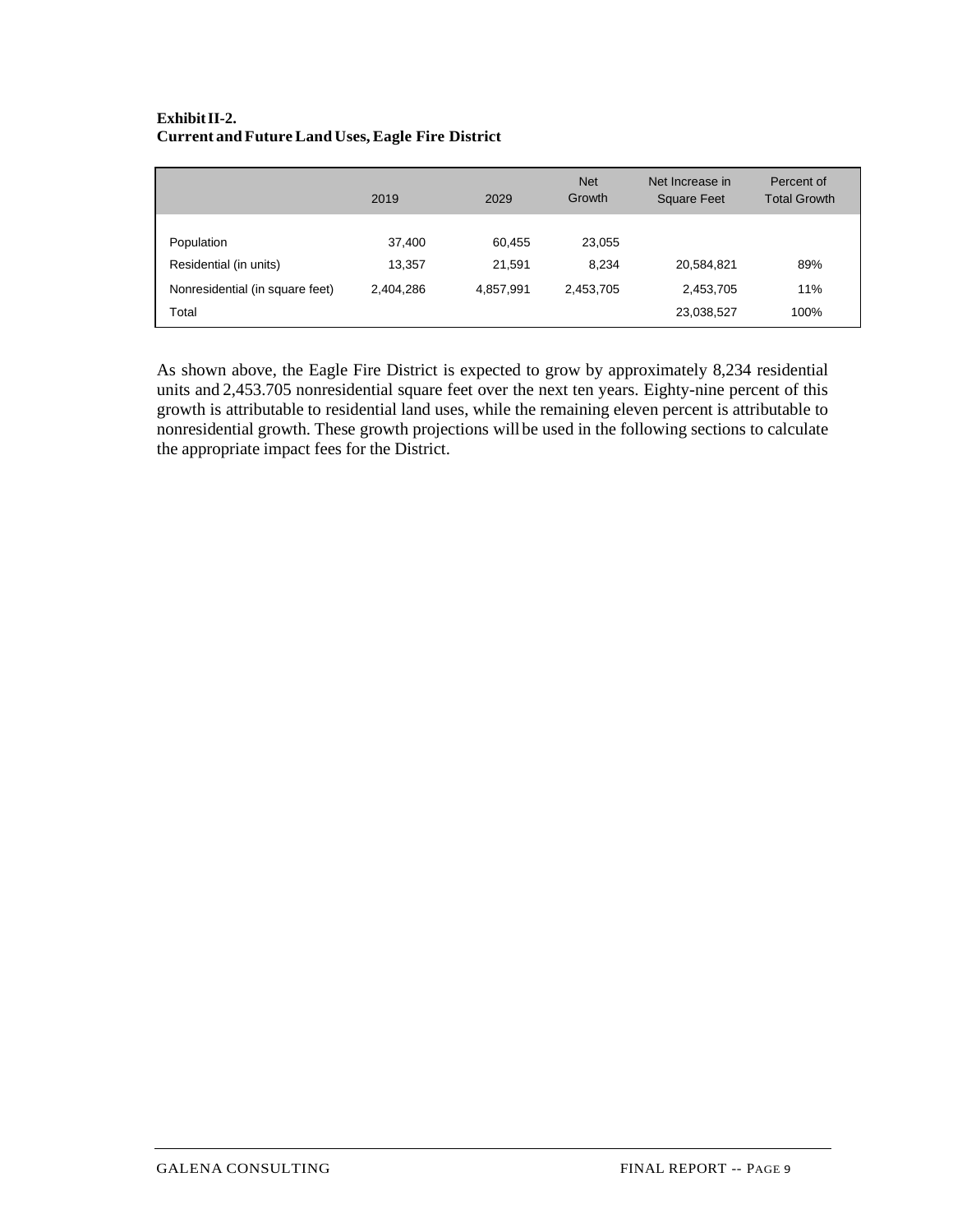# **Section III. Impact Fee Calculation**

In this section, we calculate impact fees for the Eagle Fire District according to the seven -question method outlined in Section I of this report.

## 1. **Who is currently served by the Eagle Fire District?**

As shown in Exhibit II-2, the District currently serves 13,357 residential units and approximately 2.4 million square feet of nonresidential land use.

### 2. **What is the current level of service provided by the Eagle Fire District?**

The Eagle Fire District provides a level of service of an 85 percent fractile response time of 4 minutes. As the population of the District grows, additional infrastructure and equipment will be needed to sustain this level of service. Based on conversations with District staff, it is our understanding that the planned level of service is equal to the current level ofservice.

### 3. **What current assets allow the Eagle Fire District to provide this level of service?**

The following Exhibit III-1 displays the current assets of the Eagle Fire District.

| <b>Type of Capital Asset</b>                                                                                                                                                               | Square<br>Replacement<br>Value<br>Footage |               |                                                                                                     |  |  |  |
|--------------------------------------------------------------------------------------------------------------------------------------------------------------------------------------------|-------------------------------------------|---------------|-----------------------------------------------------------------------------------------------------|--|--|--|
| <b>Facilities</b><br>Station #1<br>Station #2<br>Station #3                                                                                                                                | 21400 \$<br>5256 \$<br>8000 \$            |               | 8,560,000<br>2,102,400<br>3,200,000                                                                 |  |  |  |
| Apparatus/Vehicles<br>3 Engines<br>1 Truck/Ladder<br>4 Brush Trucks<br>1 Tender<br>1 Heavy Rescue<br>8 Command Vehicles<br>1 Water Rescue vehicle<br>1 Safety Trailer<br>2 Command Trailer |                                           | \$<br>୫୫୫୫୫୫୫ | 1,950,000<br>1,300,000<br>400,000<br>350,000<br>500,000<br>520,000<br>200,000<br>100,000<br>100,000 |  |  |  |
| Equipment<br>40 SCBAs<br>1 generator<br>42 Radios<br>Air Compressor                                                                                                                        |                                           | \$\$\$\$      | 240,000<br>13,000<br>294,000<br>80,000                                                              |  |  |  |
| <b>Total Assets</b>                                                                                                                                                                        |                                           | \$            | 19,909,400                                                                                          |  |  |  |
| Plus Cost of Fee-Related Research<br>Impact Fee Study<br>Plus Avimor Fund Balance                                                                                                          |                                           | \$<br>\$      | 6,000<br>100,000                                                                                    |  |  |  |
| <b>Grand Total</b>                                                                                                                                                                         |                                           | \$            | 19,915,400                                                                                          |  |  |  |

#### **Exhibit III-1. Current Assets – Eagle Fire District**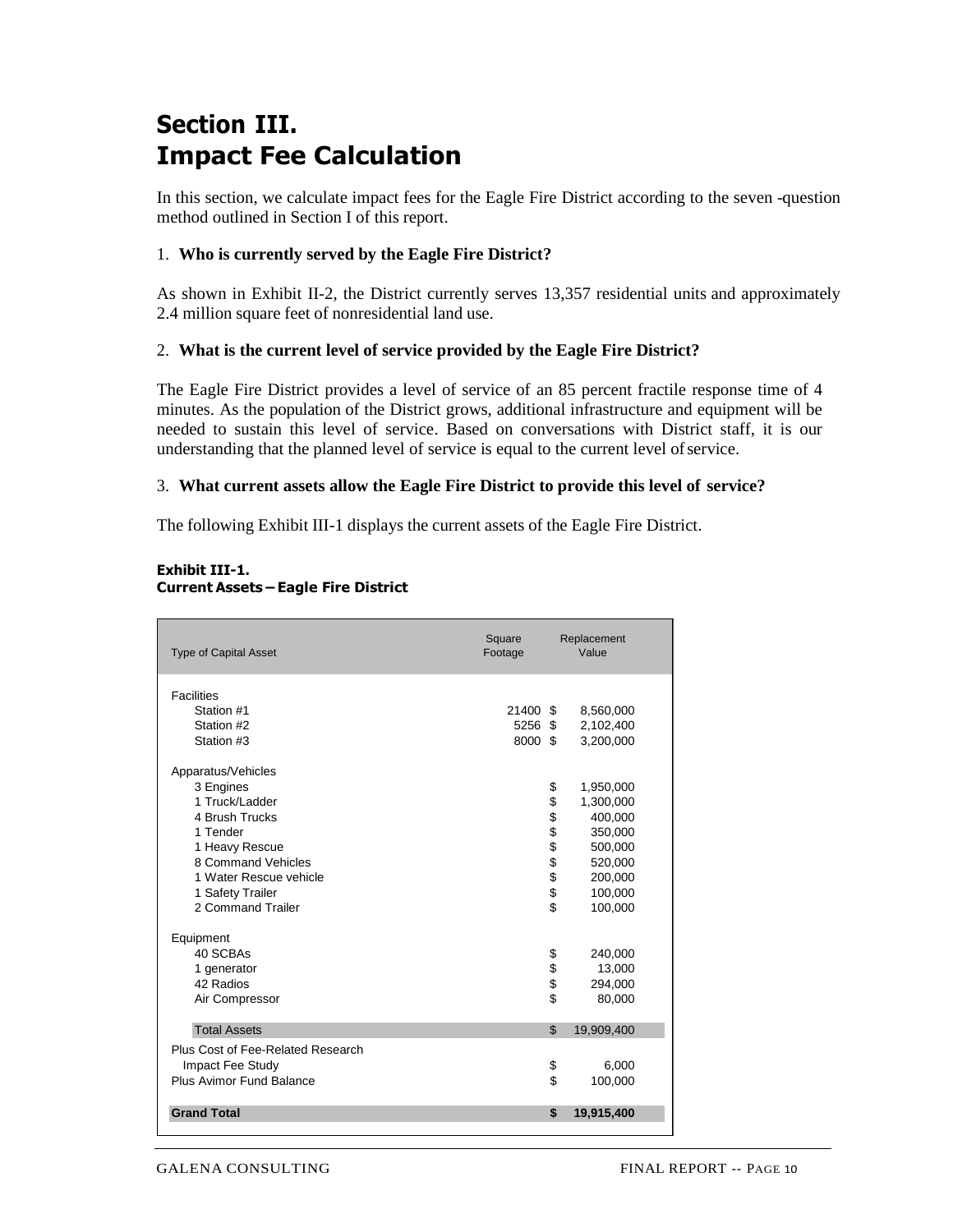As shown above, the District currently owns approximately \$19.9 million of eligible current assets. These assets are used to provide the District's current level of service.

#### 4. **What is the current investment per residential unit and nonresidential square foot?**

The Eagle Fire District has already invested \$1,391 per existing residential unit and \$0.56 per existing nonresidential square foot in the capital necessary to provide the current level of service. This figure is derived by allocating the value of the District's current assets between the current number of residential units and nonresidential square feet.

We will compare our final impact fee calculations with these figures to determine if the two results will be similar; this represents a "check" to see if future District residents will be paying for infrastructure at a level commensurate with what existing District residents have invested in infrastructure.

#### 5. **What future growth is expected in the Eagle Fire District?**

As shown in Exhibit II-2, the Eagle Fire District is expected to grow by approximately 8,234 residential units and 2.4 million square feet of nonresidential land use over the next ten years.

#### 6. **What new infrastructure is required to serve future growth?**

The following Exhibit III-2 displays the capital improvements planned for purchase by the Eagle Fire District over the next ten years.

#### **Exhibit III-2. Eagle Fire District CIP 2019 to 2028**

| Type of Capital Infrastructure                 | <b>CIP</b><br>Value | times | Growth<br>Portion | equals | Amount to<br>Include in Fees | Amount from<br><b>Other Sources</b> |
|------------------------------------------------|---------------------|-------|-------------------|--------|------------------------------|-------------------------------------|
| <b>Facilities</b>                              |                     |       |                   |        |                              |                                     |
| Station #4 - Northwest                         | \$<br>6,900,000     |       | 100%              |        | \$<br>6,900,000              | \$                                  |
| Vehicles                                       |                     |       |                   |        |                              |                                     |
| Engine for Station #4                          | \$<br>650,000       |       | 100%              |        | \$<br>650,000                | \$                                  |
| 1 Heavy Brush Truck                            | 600.000             |       | 100%              |        | \$<br>600,000                | \$                                  |
| 2 TRV for BLM trails and paths                 | 60,000              |       | 100%              |        | \$<br>60,000                 | \$                                  |
| <b>Replacement of Existing Vehicles</b>        | \$<br>4,552,125     |       | 0%                |        | \$                           | \$<br>4,552,125                     |
| Equipment                                      |                     |       |                   |        |                              |                                     |
| 11 additional SCBAs                            | \$<br>88,000        |       | 100%              |        | \$<br>88,000                 | \$                                  |
| 9 handheld radios                              | \$<br>63.000        |       | 100%              |        | \$<br>63,000                 | \$                                  |
| Air trailer                                    | \$<br>100,000       |       | 100%              |        | \$<br>100,000                | \$                                  |
| Replacement of Existing Equipment              | 553,000             |       | 0%                |        | \$                           | \$<br>553,000                       |
| <b>Total Infrastructure</b>                    | \$13,566,125        |       |                   |        | \$<br>8,461,000              | \$5,105,125                         |
| Plus Cost of Fee-Related Research              |                     |       |                   |        |                              |                                     |
| Impact Fee Study                               | \$<br>8,000         |       | 100%              |        | \$<br>8,000                  | \$                                  |
| Minus Avimor/Dry Creek Mitigation Fund Balance | \$<br>200,000       |       | 100%              |        | \$<br>200,000                | \$                                  |
| <b>Grand Total</b>                             | \$13,374,125        |       |                   |        | \$<br>8,269,000              | \$5,105,125                         |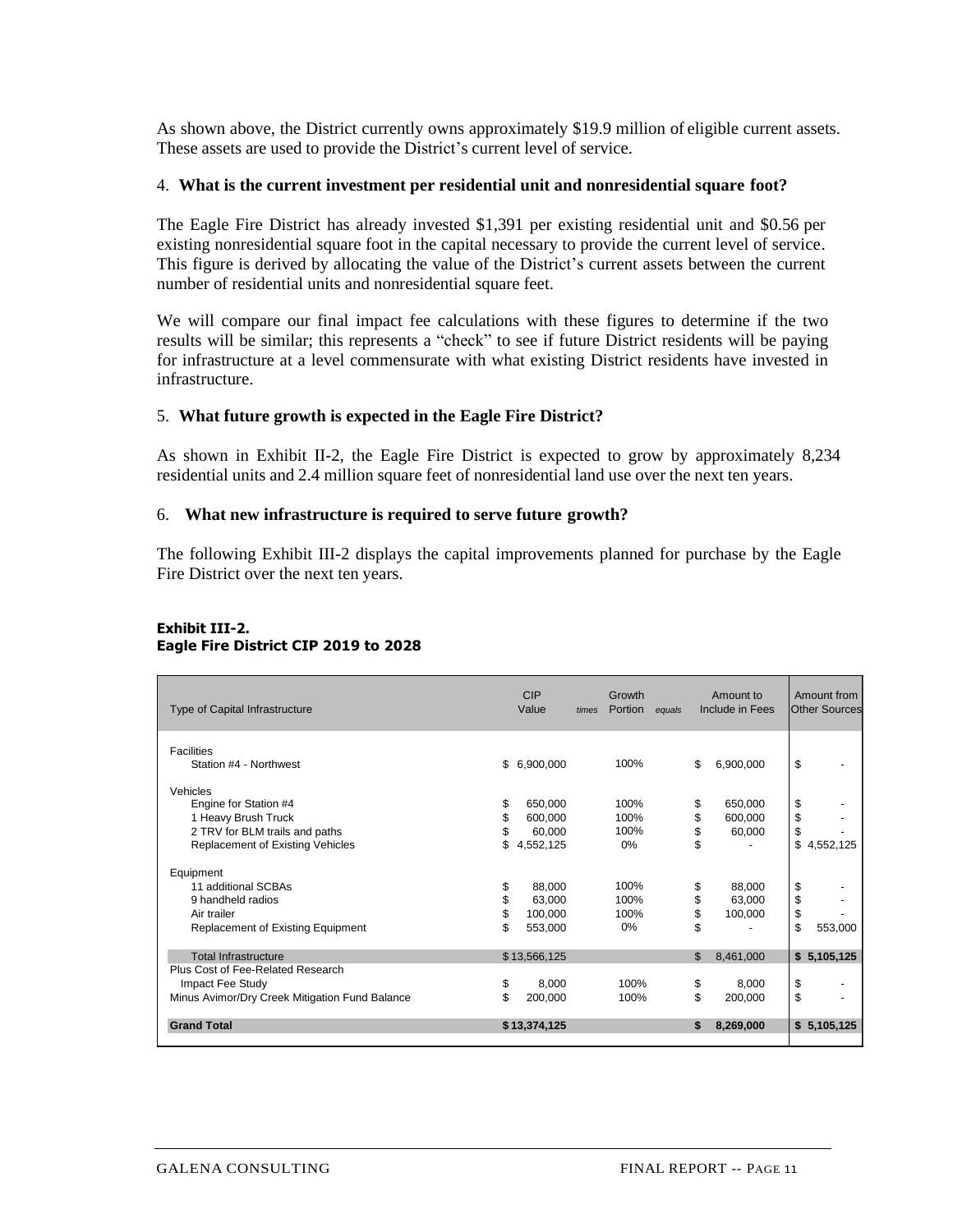As shown above, the District plans to purchase approximately \$13.4 million in capital improvements over the next ten years, \$8.3 million of which is impact fee eligible. These new assets will allow the District to achieve its planned level of service in the future. Assuming current housing and development trends continue at projected rates and desired land for Station #4 is available for acquisition, the estimated date for the commencement of the construction of Station #4 and purchase of additional apparatus and equipment identified above is 2026. The additional heavy brush truck and two TRV are anticipated to be purchased in 2025.

The remaining approximately \$5.1 million is the price for the District to replace existing apparatus, vehicles and other equipment. Replacement of existing capital is not eligible for inclusion in the impact fee calculations. The District will therefore have to use other sources of revenue including all of those listed in Idaho Code 67- 8207(iv)(2)(h). The District has identified property tax revenue as the source for funding non growth-related capital improvements, and will replace its apparatus and equipment as they reach their industry life span throughout the 10-year period.

The Idaho Development Impact Fee Act at I.C. § 67-8208 (j) provides: " *If the proposed system improvements include the improvement of public facilities under the jurisdiction of the state of Idaho or another governmental entity, then an agreement between governmental entities shall specify the reasonable share of funding by each unit, provided the governmental entity authorized to impose development impact fees shall not assume more than its reasonable share of funding joint improvements, nor shall the agreement permit expenditure of development impact fees by a governmental entity which is not authorized to impose development impact fees unless such expenditure is pursuant to a developer agreement under section 67-8214, Idaho Code; …"* The proposed system improvements identified in this Eagle Fire District Impact Fee Study and Capital Improvement Plan are those of the Eagle Fire Protection District alone and do not include or involve any funding by or cost sharing with the City of Eagle or Ada County.

### 7. **What impact fee is required to pay for the new capital improvements?**

The following Exhibit III-3 takes the projected future growth from Exhibits II-2 and the growthrelated CIP from Exhibit III-2 to calculate impact fees for the Eagle Fire District.

#### **Exhibit III-3. Impact Fee Calculation, Eagle Fire District**

| Amount to Include in Impact Fee Calculation                                            |          | \$8,269,000          |  |
|----------------------------------------------------------------------------------------|----------|----------------------|--|
| Percentage of Future Growth<br>Residential<br>Non Residential                          |          | 89%<br>11%           |  |
| Amount Attributable to Future Growth<br>Residential<br>Non Residential                 | \$<br>\$ | 7,388,315<br>880,685 |  |
| Future Growth 2017-2026<br>Residential (per unit)<br>Non Residential (per square foot) |          | 8,234<br>2,453,705   |  |
| <b>Impact Fee</b><br>Residential (per unit)<br>Non Residential (per square foot)       |          | 897<br>0.36          |  |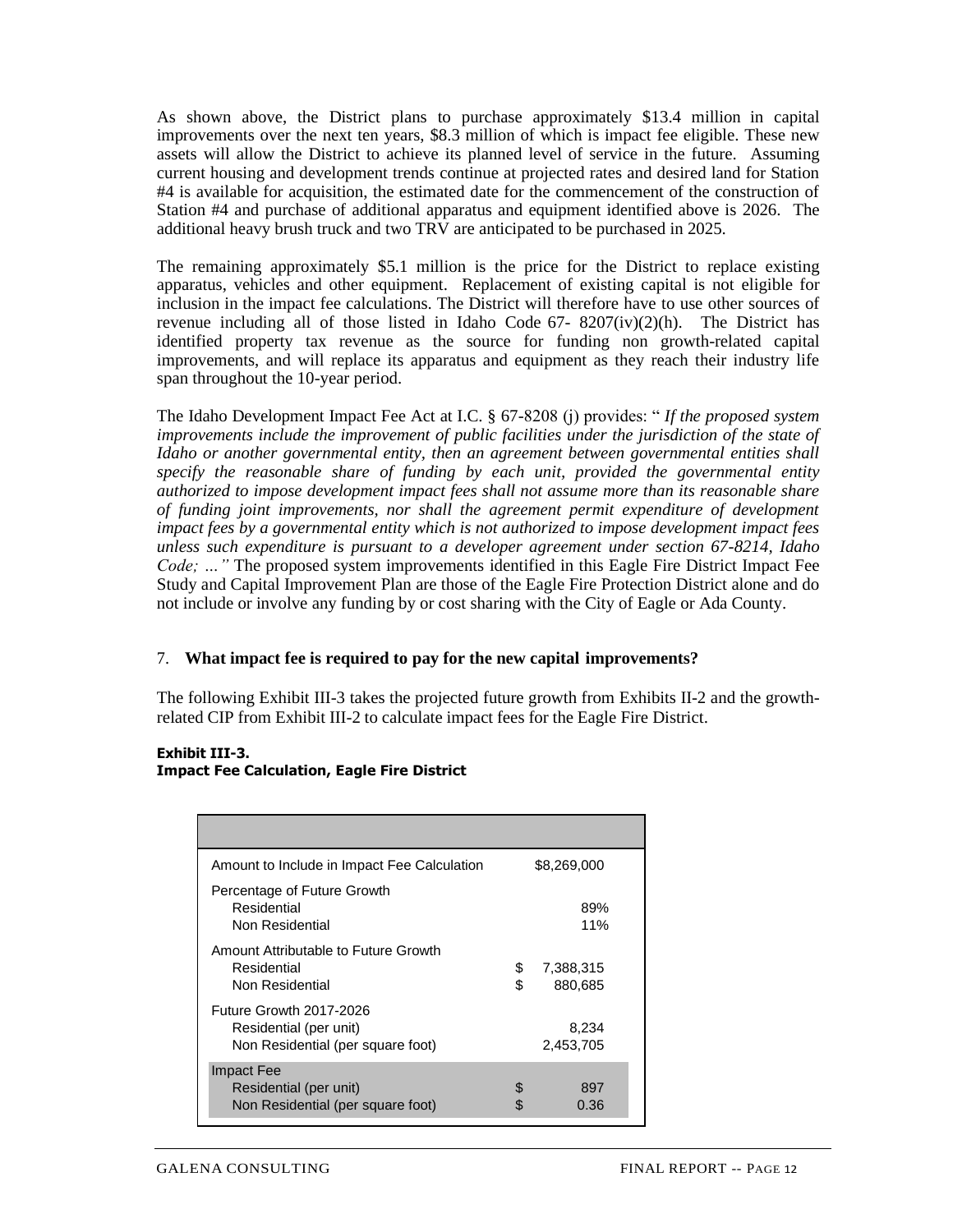As shown above, we have calculated impact fees for the Eagle Fire District at \$897 per residential unit and \$0.36 per nonresidential square foot. In comparison, as indicated in question #4 above, property taxpayers within the District have already invested \$1,391 per residential unit and \$0.56 per nonresidential square foot in the capital inventory necessary to provide today's level of service. The difference between the current investment and the impact fee per unit indicates current taxpayers have already built in some capacity for future development.

The District cannot assess fees greater than the amounts shown above. The District may assess fees lower than these amounts, but would then experience a decline in service levels unless the District used other revenues to make up the difference.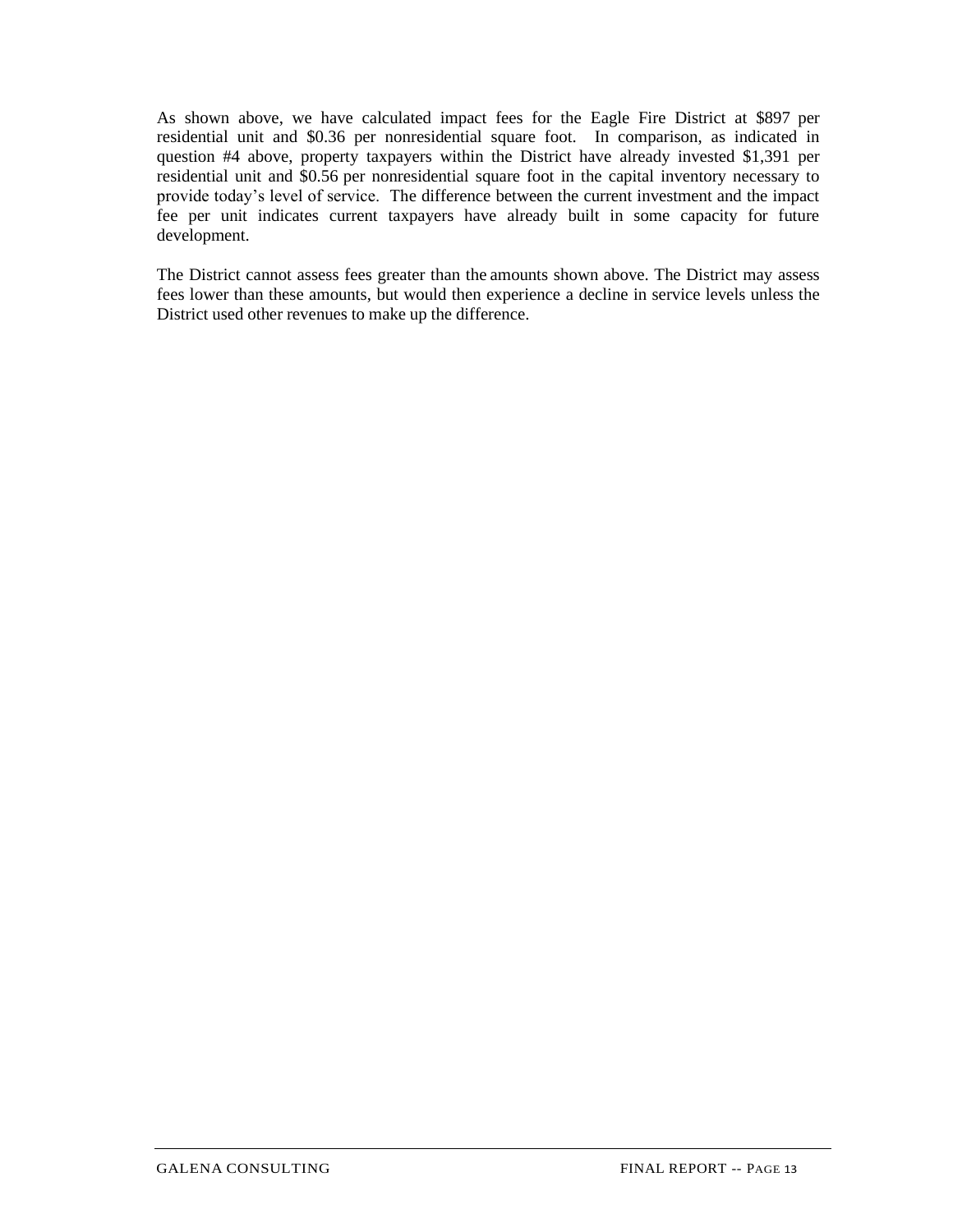# **Section IV. Fee Analysis and Administrative Recommendations**

A comparison of the calculated Fire impact fee to similar fees to that being assessed by the Kuna Rural Fire District, Star Rural Fire District, City of Meridian, City of Nampa, City of Caldwell and City of Boise, as well as being considered by the North Ada County Fire and Rescue District and the Middleton Fire District is provided in Exhibit IV-1:

#### **Exhibit IV-1. DRAFT Impact Fee Comparison - Fire**

|  | Eagle<br>Fire<br><b>District</b> |  |             |  | Star<br>Fire<br><b>District</b> |    |             |             |  |             |  |             |  |             |  |             |  |             |  |              |  |  |  |  | Kuna<br>Fire<br><b>District</b> | North Ada Co.<br>Fire and Rescue<br>Rescue |  | Citv of<br>City of<br>Meridian<br><b>Boise</b> |  |  | City of Caldwell/<br>Caldwell<br><b>Rural Fire</b><br>draft |  | City of Nampa/<br>Nampa<br><b>Rural Fire</b> |  | Middleton<br><b>Rural Fire</b><br><b>District</b> |  | Wilder<br>Fire<br><b>District</b> |  | Marsing<br>Fire<br><b>District</b> |  |
|--|----------------------------------|--|-------------|--|---------------------------------|----|-------------|-------------|--|-------------|--|-------------|--|-------------|--|-------------|--|-------------|--|--------------|--|--|--|--|---------------------------------|--------------------------------------------|--|------------------------------------------------|--|--|-------------------------------------------------------------|--|----------------------------------------------|--|---------------------------------------------------|--|-----------------------------------|--|------------------------------------|--|
|  | 897<br>0.36                      |  | 829<br>ე.39 |  | 701<br>0.35                     | \$ | 647<br>0.32 | 526<br>0.15 |  | 693<br>0.53 |  | 665<br>0.33 |  | 560<br>0.28 |  | 849<br>0.42 |  | 825<br>0.41 |  | .285<br>0.64 |  |  |  |  |                                 |                                            |  |                                                |  |  |                                                             |  |                                              |  |                                                   |  |                                   |  |                                    |  |

The calculated impact fee for the Eagle Fire District is very close in range to the Star Rural Fire, Kuna Rural Fire, Middleton Rural Fire and Wilder Rural Fire District's fees. The calculated impact fee is higher than those fees currently being assessed by some municipal fire departments in the valley for several reasons. First, these fire departments have been in service decades longer than the Eagle Fire District and have created capacity in their capital facilities and other assets with which to provide service to new growth. Second, growth in these areas has begun to become more dense and urban, which does not necessitate new stations being built to serve new growth as there are stations already appropriately located to serve this growth.

Some communities express concern that impact fees will stifle growth. Empirical data indicates impact fees are not a primary reason for a decision to build or not build in a particular area. Factors including the price of land and construction, market demand, the availability of skilled workers, access to major transportation modes, amenities for quality of life, etc. all weigh more heavily in decisions to construct new homes or businesses, as well for business relocation. Ultimately the impact fee, which is paid at the time of building permit, is passed along to the buyer in the purchase price or wrapped into a lease rate. Therefore, in a market with a high demand for development, an impact fee higher than other jurisdictions is unlikely to slow growth.

An impact fee program will enable the District to plan for growth without decreasing its service levels (response time), which can decrease buyer satisfaction and cause property insurance premiums to increase. It will also allow the District to collect a proportionate share of the cost of capital improvements from growth instead of funding all future capital through property taxes assessed to existing residents and businesses.

As the District Commission evaluates whether or not to adopt the Capital Improvement Plan and impact fee presented in this report, we also offer the following information regarding District participation in funding, and implementation recommendations for your consideration.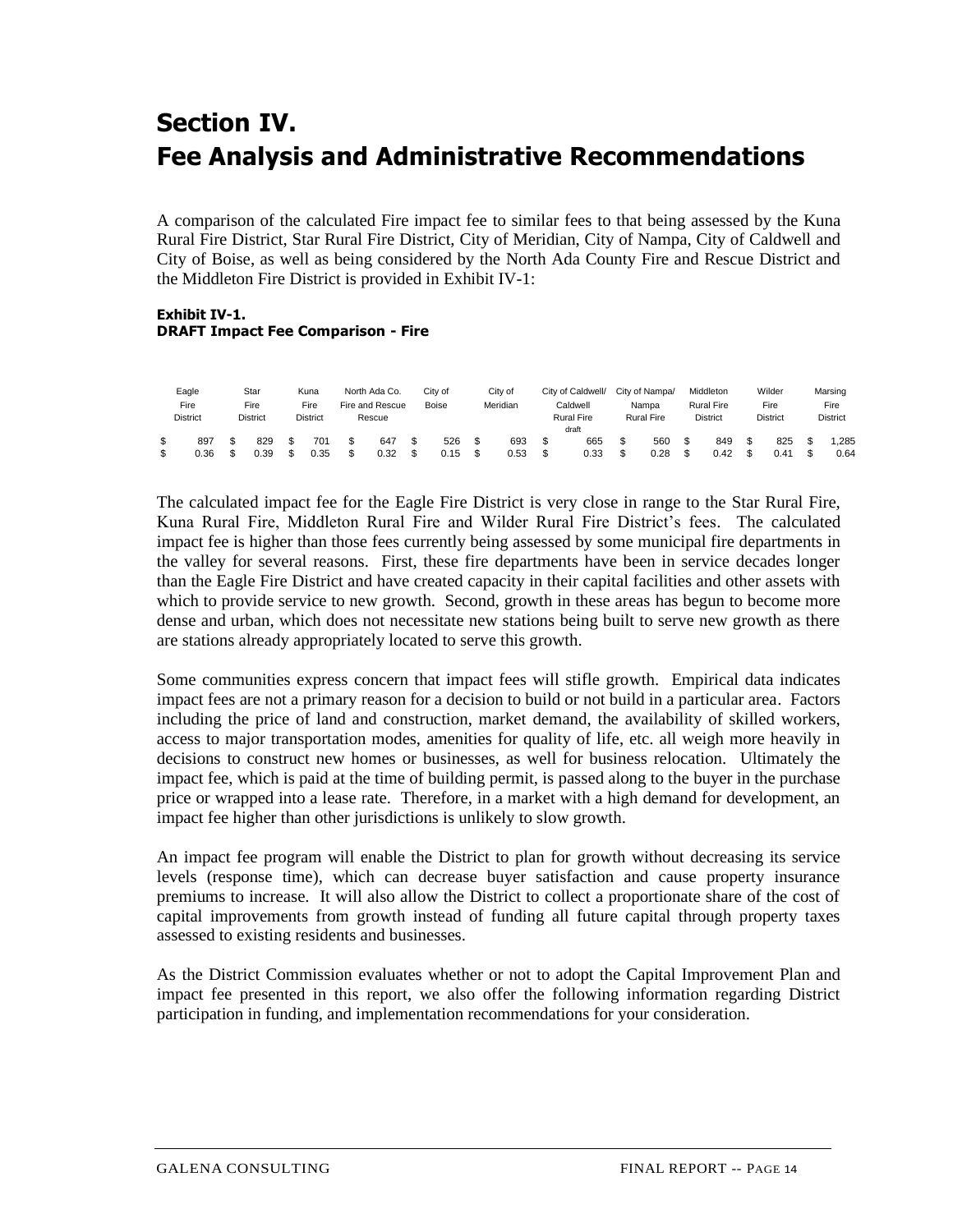## **Implementation Recommendations**

The following implementation recommendations should be considered:

**Intergovernmental Agreements.** The Eagle Fire District is enabled under Idaho Code as a governmental entity to adopt impact fees. However, because impact fees are paid upon building permit, and the District does not participate in this process, it needs another governmental entity to collect these fees on its behalf. Idaho Code 67-8204(a) authorizes the District to enter into an intergovernmental agreement with a city or county which can collect fire fees on their behalf. In the case of this District, which includes one municipality and one county, two intergovernmental agreements for the collection of Fire District impact fees would have to be developed and adopted by the corresponding bodies.

**Capital Improvements Plan.** Should the Advisory Committee recommend this study to the District Commission and should the Commission adopt the study, the District should also formally adopt this Capital Improvement Plan. While not subject to the procedures of the Local Land Use Planning Act (LLUPA), the adoption of the Capital Improvement Plan would comply with the Act's requirements of other governmental entities to adopt capital improvement plans into a Comprehensive Plan as part of the adoption of impact fees.

**Impact Fee Ordinance.** Following adoption of the Capital Improvement Plan, the Commission should review the proposed Impact Fee Ordinance for adoption via resolution as reviewed and recommended by the Advisory Committee and legal counsel.

**Advisory Committee.** The Advisory Committee is in a unique position to work with and advise Commission and District staff to ensure that the capital improvement plans and impact fees are routinely reviewed and modified as appropriate.

**Impact fee service area.** Some municipalities have fee differentials for various zones under the assumption that some areas utilize more or less current and future capital improvements. The study team, however, does not recommend the District assess different fees by dividing the areas into zones. The capital improvements identified in this report inherently serve a system-wide function.

**Specialized assessments.** If permit applicants are concerned they would be paying more than their fair share of future infrastructure purchases, the applicant can request an individualized assessment to ensure they will only be paying their proportional share. The applicant would be required to prepare and pay for all costs related to such an assessment.

**Donations.** If the District receives donations for capital improvements listed on the CIP, they must account for the donation in one of two ways. If the donation is for a non- or partially growth-related improvement, the donation can contribute to the District's General Fund participation along with more traditional forms, such as revenue transfers from the General Fund. If, however, the donation is fora growth-related project in the CIP, the donor's impact fees should be reduced dollar for dollar. This means that the District will either credit the donor or reimburse the donor for that portion of the impact fee.

**Credit/reimbursement.** If a developer constructs or contributes all or part of a growth-related project that would otherwise be financed with impact fees, that developer must receive a credit against the fees owed for this category or, at the developer's choice, be reimbursed from impact fees collected in the future.<sup>37</sup>This prevents "double dipping" by the District.

The presumption would be that builders/developers owe the entirety of the impact fee amount until they make the District aware of the construction or contribution. If credit or reimbursement